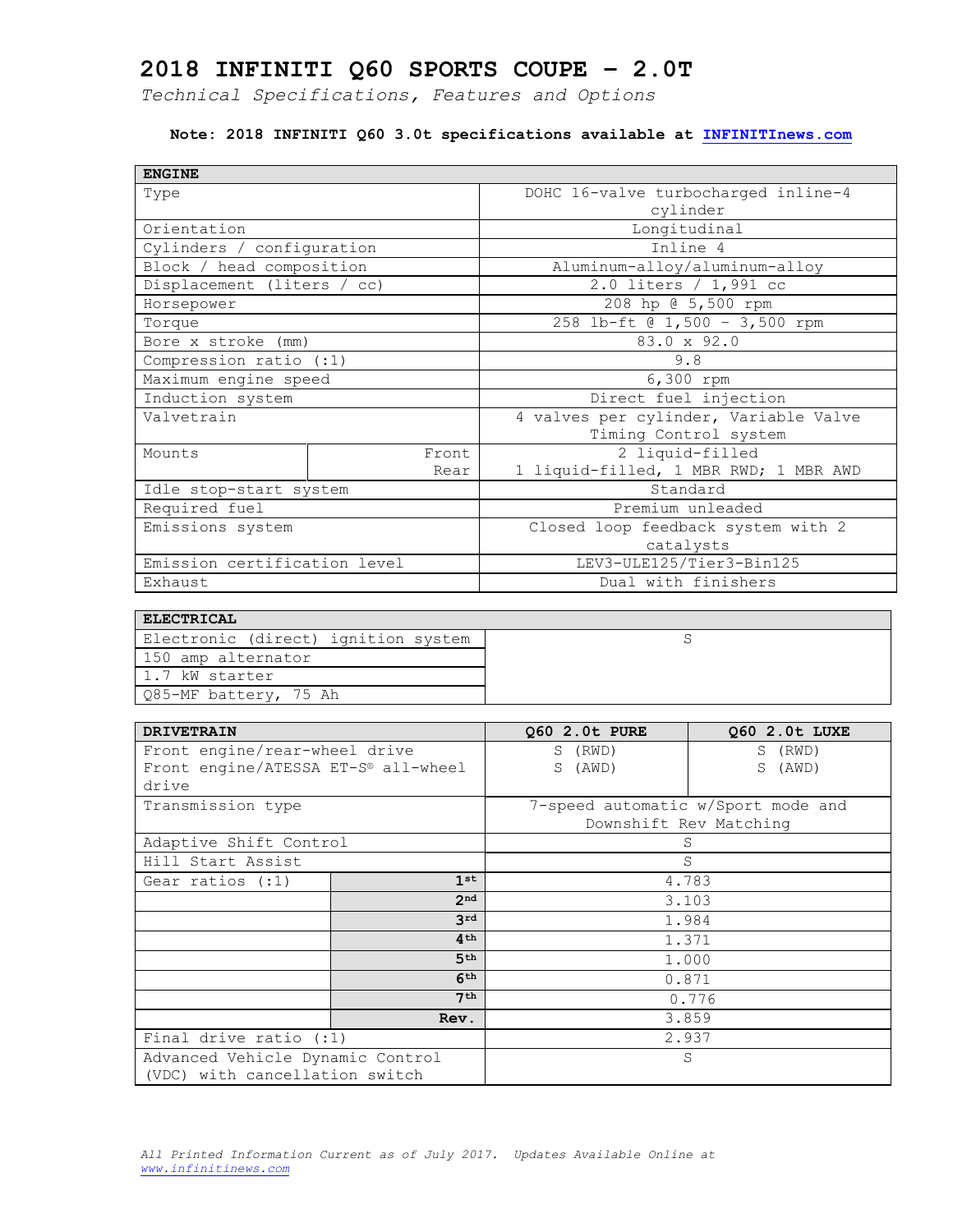| BODY, SUSPENSION AND STEERING |            | 060 2.0t PURE                            | 060 2.0t LUXE                           |
|-------------------------------|------------|------------------------------------------|-----------------------------------------|
| Body type                     | Unibody    | High-strength steel corrosion-resistant, |                                         |
|                               |            |                                          | aluminum hood, resin trunk lid          |
| Front                         |            |                                          | Independent double-wishbone w/31.8 mm   |
| suspension                    |            |                                          | stabilizer bar                          |
| Rear                          |            |                                          | Multi-link independent w/20.0 mm        |
| suspension                    |            | stabilizer bar                           |                                         |
| Twin-tube shock absorbers     |            |                                          | S                                       |
| Steering type                 |            |                                          | Power-assisted, vehicle-speed-sensitive |
|                               |            |                                          | rack-and-pinion - Hydraulic Electric    |
| Steering ratio                |            | 16.7:1                                   |                                         |
| Turns (lock-to-lock)          |            |                                          | 2.87                                    |
| Turning diameter              | <b>RWD</b> |                                          | 36.7                                    |
| (feet)                        | AWD        | 38.1                                     |                                         |

| <b>BRAKES</b>                       | 060 2.0t PURE | 060 2.0t LUXE |
|-------------------------------------|---------------|---------------|
| Power-assisted<br>Front             |               | S             |
| $12.6 \times 1.1$<br>vented disc    |               |               |
| (in.)                               |               |               |
| Rear                                |               | S             |
| $12.1 \times 0.6$                   |               |               |
| Electronic Brake force Distribution | S             |               |
| (EBD)                               |               |               |
| Brake Assist with Preview Braking   |               | S             |
| Function                            |               |               |
| 4-wheel/4-channel/4-sensor Anti-    |               | S             |
| lock Braking System (ABS)           |               |               |
| Active Trace Control (ATC)          |               | S             |
| Parking brake                       |               | Foot-operated |

| WHEELS AND TIRES |                 | 060 2.0t PURE | 060 2.0t LUXE |
|------------------|-----------------|---------------|---------------|
| <b>Wheels</b>    |                 |               |               |
| Aluminum-        | 19x9-in machine |               | S             |
| alloy            | finish          |               |               |
| Tires            |                 |               |               |
| Run Flat         | 255/40RF19      |               | S             |
| $A11-$           |                 |               |               |
| Season           |                 |               |               |

| EXTERIOR DIMENSIONS (inches) |     | 060 2.0t PURE          | 060 2.0t LUXE |
|------------------------------|-----|------------------------|---------------|
| Wheelbase                    |     | 112.2                  |               |
| Overall length               |     | 184.4                  |               |
| Overall width                |     | 72.8                   |               |
| Overall height               | RWD | 54.9                   |               |
|                              | AWD | 54.9                   |               |
| Front track width            |     | 61.2                   |               |
| Rear track width             |     | 62.2                   |               |
| Minimum ground               | RWD | TBD                    |               |
| clearance                    | AWD | TBD                    |               |
| Coefficient of Drag (Cd)     |     | $0.28 - RWD: 0.29 AND$ |               |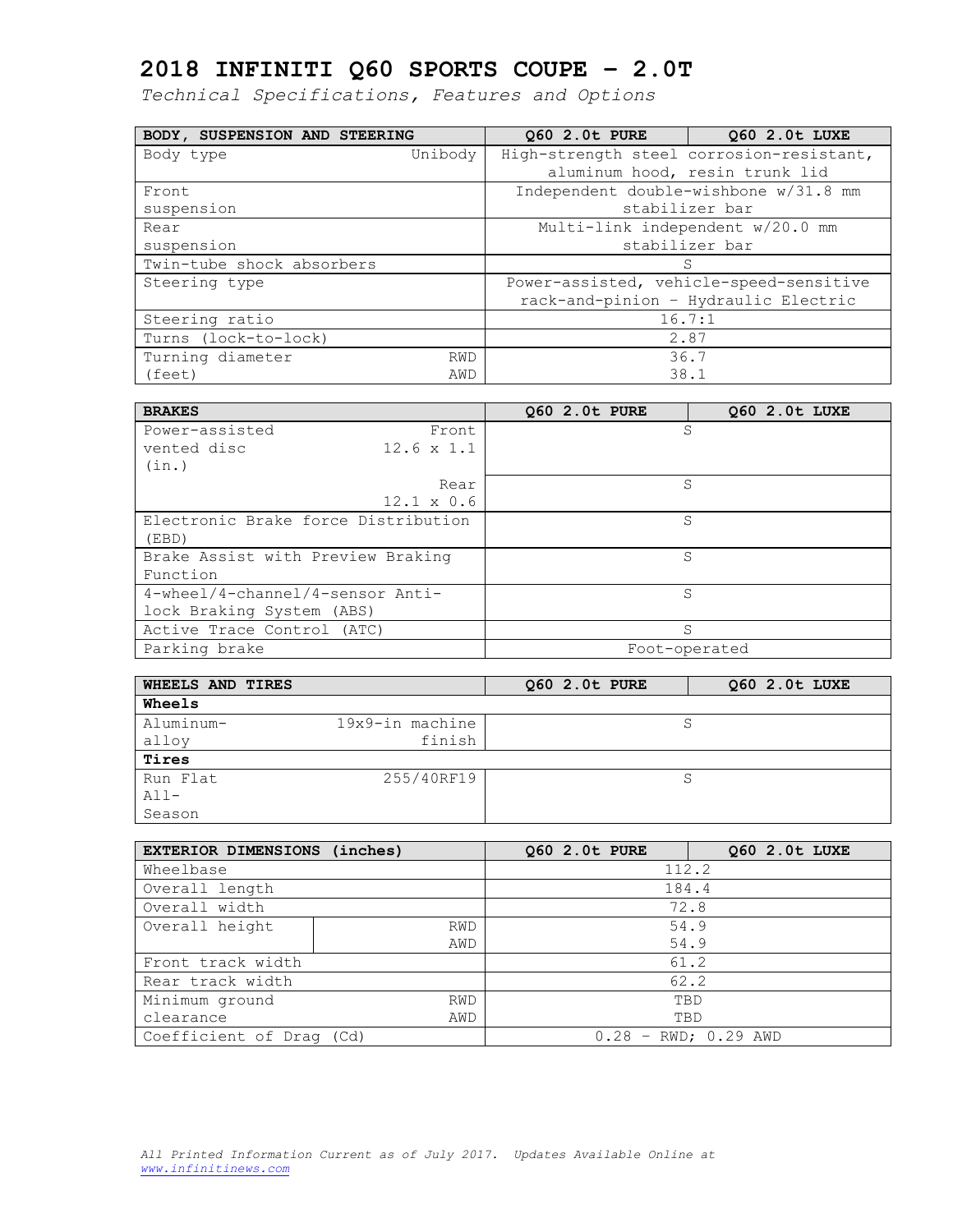| EXTERIOR FEATURES AND OPTIONS     | Q60 2.0t PURE | Q60 2.0t LUXE |
|-----------------------------------|---------------|---------------|
| Signature LED headlights (LED     |               | S             |
| high/low beam), daytime running   |               |               |
| lights                            |               |               |
| Automatic on/off                  |               | S             |
| Front LED fog lights and turn     |               | S             |
| signals (mounted in lower fascia) |               |               |
| LED rear combination lights       |               | S             |
| Chrome front grille               |               | S             |
| Body-color dual power controlled  |               | S             |
| heated outside mirrors with       |               |               |
| integrated LED turn signals       |               |               |
| Auto dimming outside mirrors with |               | $\Omega$      |
| reverse synchronization, memory   |               |               |
| feature                           |               |               |
| Tinted glass power moonroof with  | $\mathsf{P}$  | S             |
| rear tilt feature, sliding        |               |               |
| sunshade, one-touch operation     |               |               |
| Speed-sensing flat-blade variable |               | S             |
| intermittent front windshield     |               |               |
| wipers                            |               |               |
| Rain-sensing front windshield     |               | $\bigcirc$    |
| wipers                            |               |               |
| Body-colored door handles with    |               | S             |
| chrome-plated accents             |               |               |
| Front door handle courtesy lights |               | S             |
| Flexible stop position doors      |               | S             |
| Dual chrome exhaust finishers     |               | S             |
|                                   |               |               |
| INTERIOR DIMENSIONS (inches)      | Front         | Rear          |

| INTERIOR DIMENSIONS (inches) | Front | Rear |
|------------------------------|-------|------|
| Headroom without moonroof    | 37.9  | 34.5 |
| Headroom with moonroof       | 37.4  | 34.5 |
| Shoulder room                | 54.6  | 52.0 |
| Hip room                     | 53.9  | 47.9 |
| Legroom                      | 43.1  | 32.4 |

| INTERIOR FEATURES AND OPTIONS                                                          | 060 2.0t PURE | Q60 2.0t LUXE |
|----------------------------------------------------------------------------------------|---------------|---------------|
| Leatherette seating surfaces                                                           | S             | S             |
| Leather-appointed seats                                                                |               | ∩             |
| 8-way power driver's seat w/manual<br>adjustable lumbar support                        | S             | S             |
| 8-way power front passenger's seat                                                     | S             | S             |
| Driver's seat power torso bolsters<br>and power lumbar                                 |               | ∩             |
| Folding rear seat                                                                      |               | S             |
| Leather-covered steering wheel<br>with illuminated audio and cruise<br>control buttons |               | S             |
| Heated steering wheel                                                                  |               |               |
| Fine Vision electroluminescent<br>instrumentation                                      |               | S             |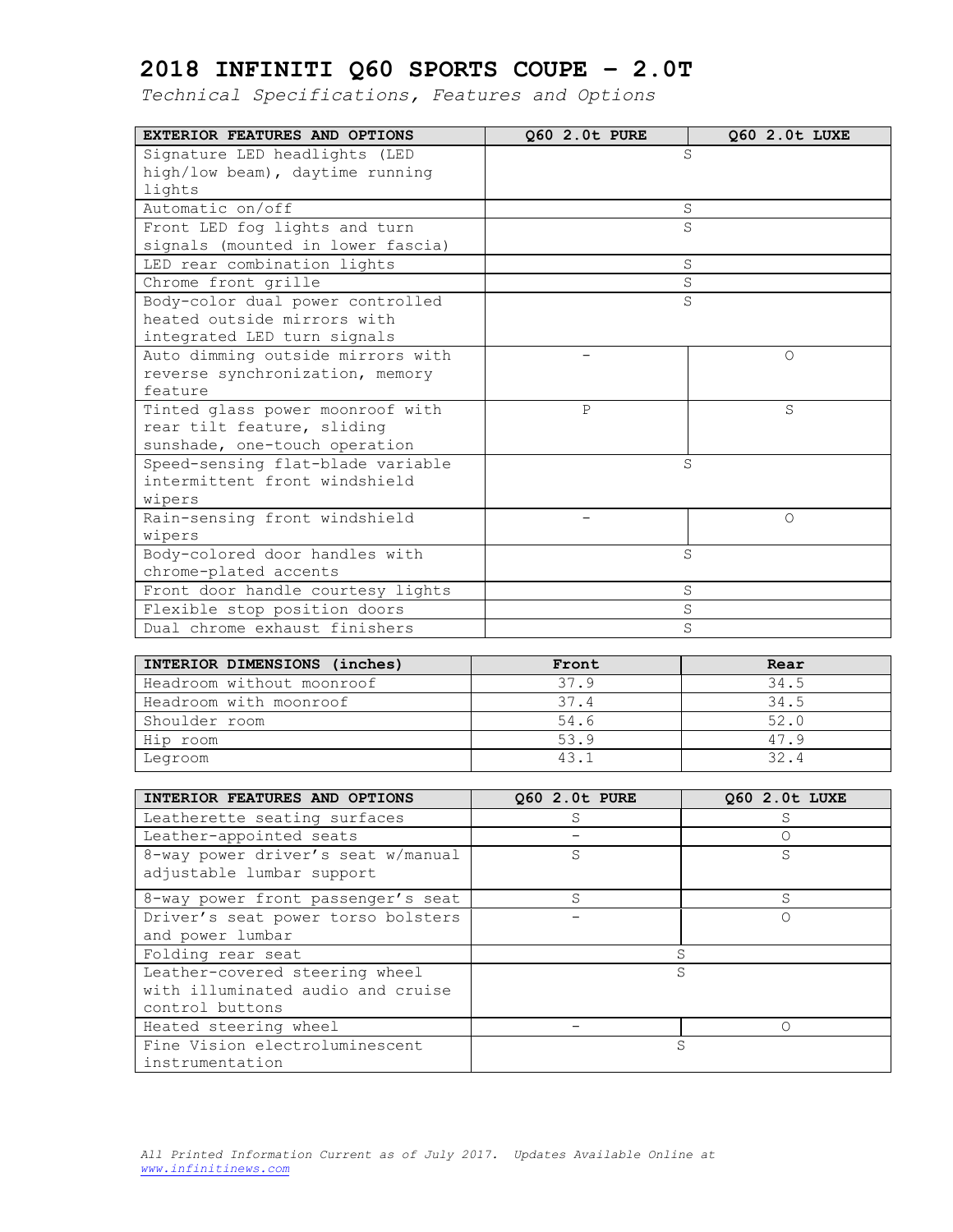| INFINITI InTouch <sup>™</sup> dual display   | S        |
|----------------------------------------------|----------|
|                                              |          |
| system with upper 8" and lower 7"            |          |
| VGA LCD touch screens                        |          |
| INFINITI Controller                          | S        |
| INFINITI InTuition™: a fully                 | S        |
| customizable digital environment             |          |
| for storing driver settings to               |          |
| Intelligent Key                              |          |
| "Kacchu" finish aluminum trim                | S        |
| Aluminum sill plates w/ "INFINITI"           | S        |
| script                                       |          |
| Heated front seats                           | О        |
|                                              |          |
| Around View <sup>®</sup> Monitor with Moving | Ω        |
| Object Detection                             |          |
| RearView Monitor                             | S        |
| HomeLink <sup>®</sup> Universal Transceiver  | S        |
| Bluetooth® Hands-free Phone System           | S        |
| with hands-free text messaging               |          |
| assist.                                      |          |
| Dual Zone Automatic Temperature              | S        |
| Control with microfiltration                 |          |
| Memory system for driver's seat,             | 0        |
| steering wheel and outside mirror            |          |
|                                              |          |
| Driver's seat, steering wheel and            | 0        |
| outside mirrors position                     |          |
| synchronization                              |          |
| Power tilt and telescope steering            | $\Omega$ |
| wheel with entry/exit assist                 |          |
| Rear Sonar System                            | $\Omega$ |
| Rear window defroster with                   | S        |
| indicator light and timer                    |          |
| Illuminated entry system with time           | S        |
| delay fade-out                               |          |
| Front seatback pockets                       | S        |
| Cruise control w/ steering wheel             | S        |
| mounted controls                             |          |
|                                              |          |
| Power windows with front one-touch           | S        |
| auto-up/down with auto-reverse               |          |
| feature, remote keyless entry                |          |
| operable                                     |          |
| Remote trunk release,                        | S        |
| electromagnetic trunk opener                 |          |
| Locking glove compartment with               | S        |
| light                                        |          |
| Driver and front-passenger sun               | S        |
| visors with extender (driver's               |          |
| side) and illum. vanity mirrors              |          |
| Dual overhead map lights w/                  | S        |
| sunglasses holder                            |          |
|                                              |          |
| Bottleholders/cupholders, 4 front,           | $\rm S$  |
| 2 rear                                       |          |
| INFINITI Intelligent Key system              | S        |
| with push button ignition                    |          |
| Trunk illumination and hooks (4)             | $\rm S$  |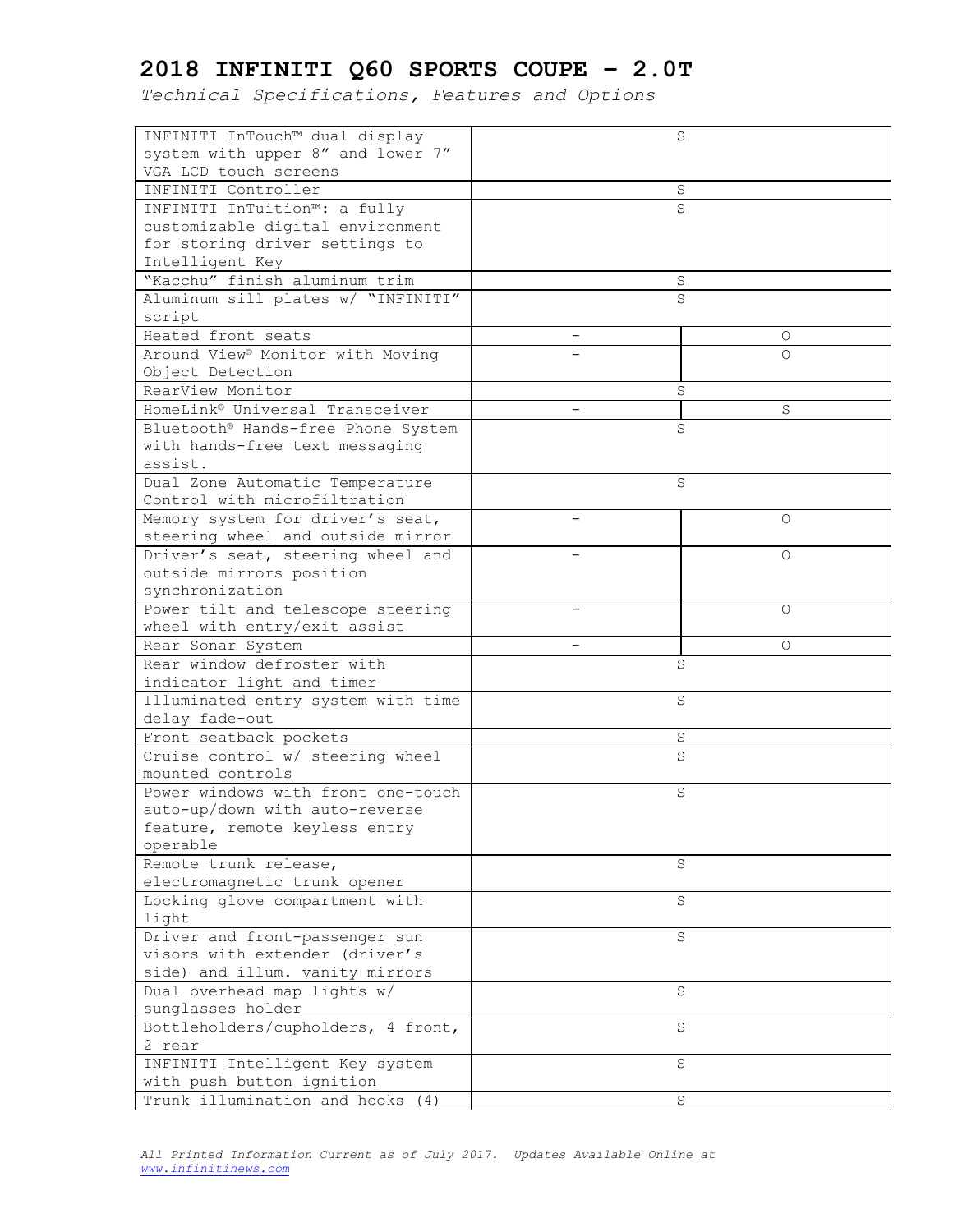| Front armrest with storage         |  |
|------------------------------------|--|
| compartment, 12-volt power outlets |  |
| (2), auxiliary jack, video input   |  |
| and two USB connection ports       |  |
| Retained accessory power for       |  |
| windows and moonroof (if equipped) |  |

| <b>INSTRUMENTATION</b>          |   |
|---------------------------------|---|
| Analog speedometer,             | S |
| tachometer, coolant             |   |
| temperature and fuel            |   |
| gauges and white                |   |
| electroluminescent              |   |
| instrumentation                 |   |
| Odometer with dual trip meters  |   |
| Multi-function trip computer    |   |
| display w/instant fuel economy, |   |
| driving time, outside           |   |
| temperature, distance to empty, |   |
| average speed, average fuel     |   |
| economy                         |   |

| AUDIO AND NAVIGATION SYSTEMS      | Q60 2.0t PURE | Q60 2.0t LUXE |
|-----------------------------------|---------------|---------------|
| 6-speaker audio system with RDS,  | S             |               |
| MP3 playback capability and in-   |               |               |
| dash CD player                    |               |               |
| Bose® Performance Series Audio    |               | S             |
| system with 13 speakers, Bose®    |               |               |
| Centerpoint® simulated sound, CD  |               |               |
| player, RDS and MP3 playback      |               |               |
| capability                        |               |               |
| HD radio                          | S             |               |
| Speed sensing volume control      | S             |               |
| Two USB inputs, aux input and     |               |               |
| video input                       |               |               |
| Rear window in-glass diversity    | S             |               |
| antenna                           |               |               |
| SiriusXM® Satellite Radio         | S             |               |
| (SiriusXM subscription required,  |               |               |
| sold separately)                  |               |               |
| SiriusXM® Travel Link with access | S             |               |
| to weather, fuel prices, stocks,  |               |               |
| sports and movie times (SiriusXM® |               |               |
| subscription required, sold       |               |               |
| separately; late availability)    |               |               |
| Steering-wheel mounted audio      | S             |               |
| controls                          |               |               |
| INFINITI Voice Recognition        | S             |               |
| INFINITI InTouch™ with Navigation |               | $\Omega$      |
| and INFINITI InTouch™ Services,   |               |               |
| with lane quidance and 3D         |               |               |
| building graphics, voice          |               |               |
| recognition for navigation        |               |               |
| functions, including one-shot     |               |               |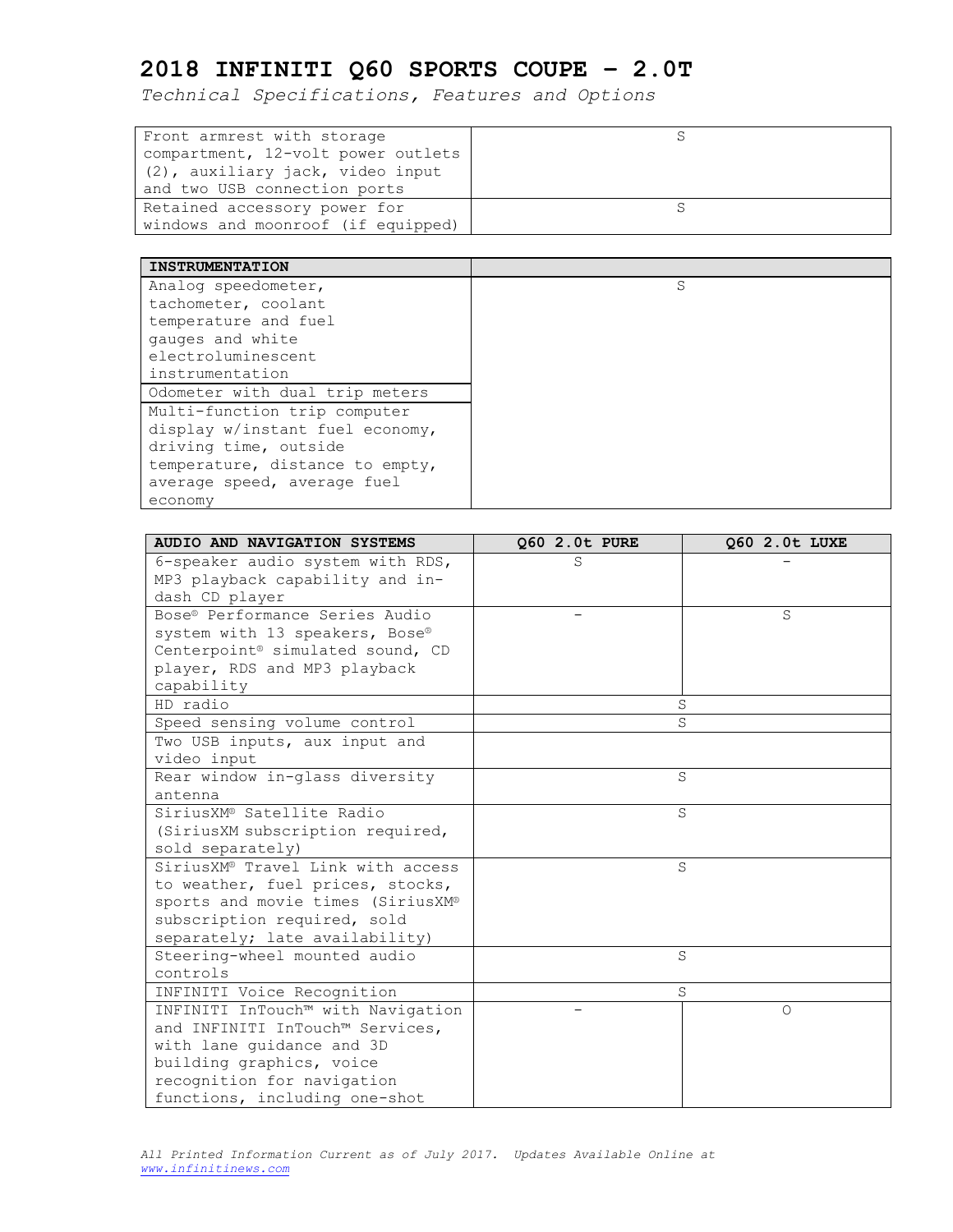| voice destination entry, INFINITI |  |
|-----------------------------------|--|
| InTouch™ Services with six months |  |
| of safety, security and           |  |
| convenience services, SiriusXM®   |  |
| Traffic, including real-time      |  |
| traffic information (SiriusXM®    |  |
| subscription required, four years |  |
| complimentary)                    |  |
|                                   |  |

| <b>CAPACITIES</b>              |                                    |
|--------------------------------|------------------------------------|
| Seating capacity               |                                    |
| Interior passenger volume (cu. | 84.6 w/moonroof, 85.4 w/o moonroof |
| $ft.$ )                        |                                    |
| Trunk volume (cu. ft.)         | 8.7                                |
| Fuel tank (gals.)              | 20.0                               |
| Engine oil (qts.)              | 74                                 |
| Engine coolant (qts.)          | 9.5                                |

| CURB WEIGHTS (lbs)                             | Q60 2.0t | 060 2.0t | 060 2.0t        | 060 2.0t        |
|------------------------------------------------|----------|----------|-----------------|-----------------|
|                                                | PURE RWD | PURE AWD | <b>LUXE RWD</b> | <b>LUXE AWD</b> |
| Front                                          | 2,041    | 2,054    | 2,153           | 2,167           |
| Rear                                           | 1,686    | 1,704    | 1,711           | 1,728           |
| Total                                          | 3,727    | 3,857    | 3,765           | 3,895           |
| Weight distribution (% $fr/rr$ , w/<br>driver) | 55/45    | 56/44    | 55/45           | 56/44           |
| (lbs.)<br>GVWR                                 | 4,718    | 4,894    | 4,718           | 4,894           |

| SAFETY AND SECURITY FEATURES | <b>RWD</b>     | <b>AWD</b> |
|------------------------------|----------------|------------|
| City                         | $\cap$         |            |
| Highway                      |                | 28         |
| Combined                     |                |            |
| EPA Classification           | Subcompact car |            |

| SAFETY AND SECURITY FEATURES              | 060 2.0t PURE | 060 2.0t LUXE |
|-------------------------------------------|---------------|---------------|
| Advanced Air Bag System (AABS) with dual- | S             |               |
| stage supplemental front air bags with    |               |               |
| occupant classification sensor            |               |               |
| Front seat-mounted side impact supp. air  |               |               |
| bags                                      |               |               |
| Roof-mounted curtain side impact          |               |               |
| supplemental air bags for front and rear- |               |               |
| seat outboard occupant head protection    |               |               |
| LATCH System (Lower Anchors and Tethers   |               |               |
| for CHildren)                             |               |               |
| Front seat belts with pretensioners and   |               |               |
| load limiters                             |               |               |
| Zone Body construction                    |               |               |
| Power window lockout function             |               |               |
| Shift interlock system                    |               |               |
| Energy-absorbing steering column          |               |               |
| Vehicle Security System with indicator    |               |               |
| light and INFINITI Vehicle Immobilizer    |               |               |
| System                                    |               |               |